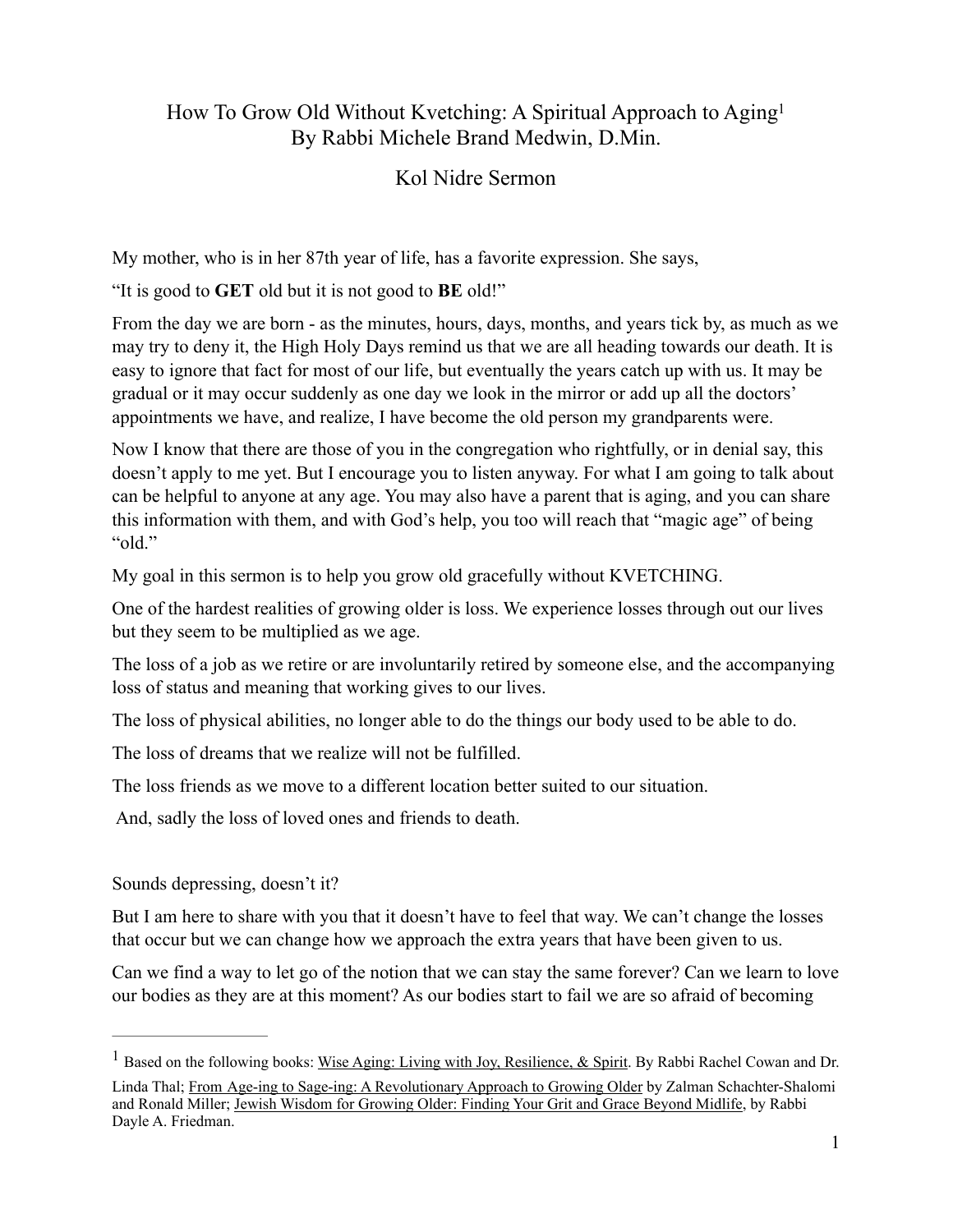dependent on others. Our culture prides itself on independence but here is a new way to look at this. There is a middle road understanding. In her book, Jewish Wisdom for Growing Older, Rabbi Dayle Friedman says instead of thinking of it as either or, call it **inter**dependence. When the elders in an African village were asked about aging, instead of fear, they said they were looking forward to someone kind to take care of them in their older years.

Having others help you has inherent value. It enhances the relationship between both of you. Think of a time when you did a mitzvah by helping someone else. How did it make you feel? What about a time when you offered to help someone and they refused. How did that make you feel? You feel good when you are able to do the mitzvah of helping, but enabling someone else to do this mitzvah is also important. When you allow someone to help you, you are enabling them to do the mitzvah of caring.

Even in our oldest years, we can experience growth, blessing, and learning at the same time as we deal with loss, illness and disability. We can choose life even in the darkness by living each day fully.

Try this exercise. Each night at bedtime, reflect on your day. Ask yourself:

- 1. What surprised me today?
- 2. What challenged me today?
- 3. What disappointed me today?
- 4. What was the most important moment of my day?

In her book, Wise Aging, Rabbi Rachel Cowan says, "We learn by this stage of life that much of our growth and wisdom has been prompted by **unwelcomed** opportunities. Yet, it is in challenging times that we discover our courage and resilience; we learn that we can bear sadness; we learn that we can appreciate love and beauty in the midst of loss."

Part of the problem with aging is the society that we live in. We are surrounded by a youth oriented culture. Wherever you look on TV, on your computer, the radio, billboards… there are ads that offer you a multitude of ways to delay and avoid looking older. Skin creams or surgery to get rid of wrinkles, vitamins and supplements to boost your energy, blue pills to boost your virility. Why can't society just allow us to grow older gracefully and in peace?

In our society, the word senior citizen usually comes with negative connotations. What image fills you mind when you think: senior citizen?

(wait for answers)

Bent over, crotchety, confused, slow, angry, frail, grumpy, senile, needy, forgetful, vulnerable, feeble, complaining, useless, …

Our Jewish tradition views those of advanced age differently. The Torah calls such people ELDERS. What image do you get when you think: elder?

(wait for answers)

Wise. respected. Revered. Sage. Influential.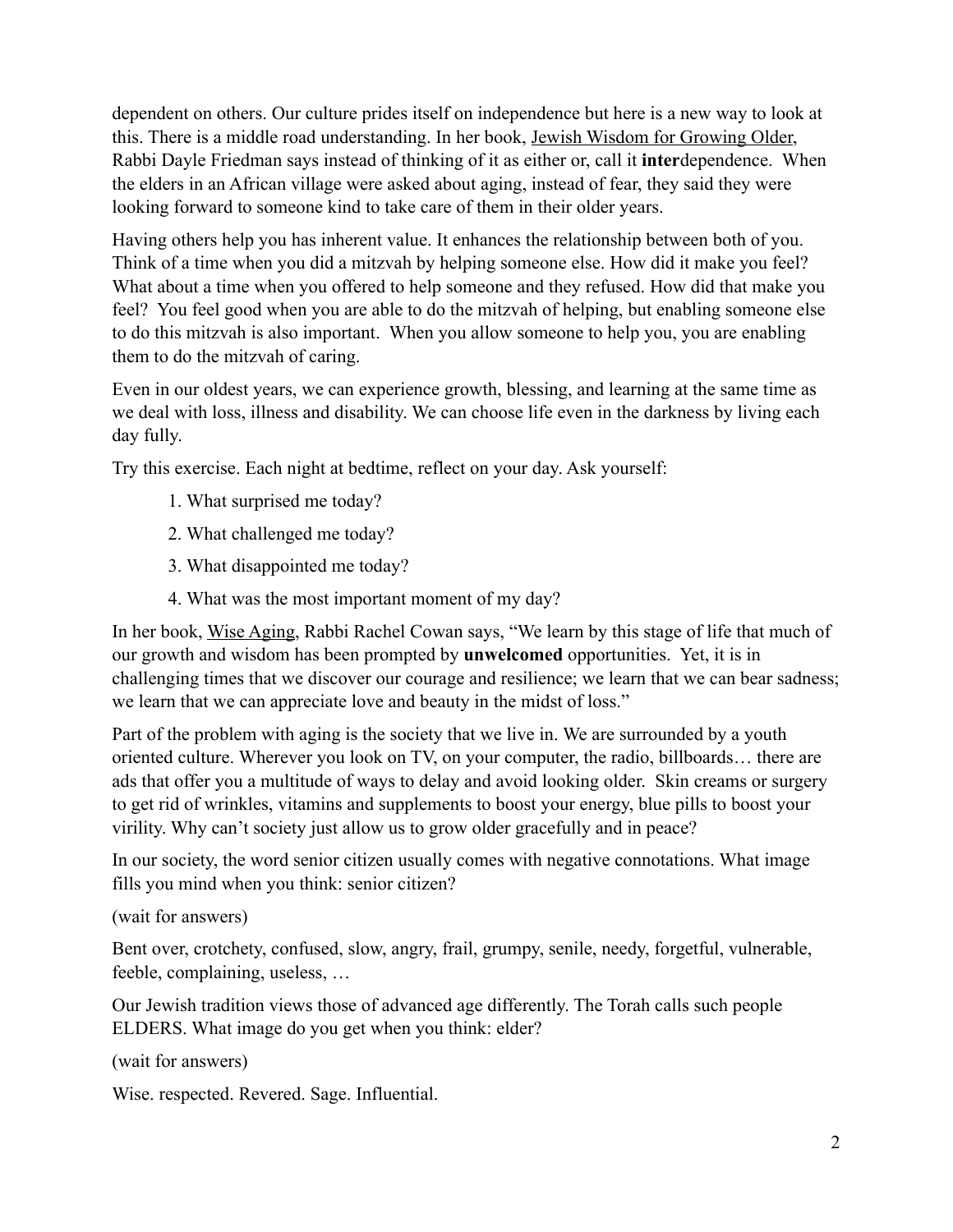Throughout most of history, elders occupied honored roles in society as sages and seers, leaders and judges, guardians of the traditions, and instructors of the young. Someone you look up to and would go to for advice. The word "elder" appears 141 times in the Torah. And it is always associated with importance. Which better describes **you**? Are you a senior citizen or an elder?

Deuteronomy (32:7) says, "Ask your father and he will tell you. Ask your ELDERS, and they will explain to you."

And in Job (12:12) we read, "Is not wisdom found among the aged? Does not long life bring understanding?"

At the Golden Calf incident, Moses broke the first set of commandments out of anger and went back up the mountain to get a second set. Tradition tells us that both sets, the broken and the whole, were kept and placed in the ark together. The Talmud reminds us, "Respect the old man who has forgotten what he learned. For the broken Tablets have a place in the Ark beside the Tablets of the Law. [2](#page-2-0)

<span id="page-2-1"></span> "Yes, yes" you might say. "But I have aches here and there, and I am alone, and… you should only know…." How do we **change the focus** from aches, pains, and loses to realize that the accumulation of years also brings wisdom, maturity, and insights. Somewhere along the line we begin to realize that while we spent most of our life acquiring stuff, there is something greater than the material world that we can see with our eyes and understand with our rational minds. This is the stage of our lives where being, creating, feeling, and enjoying, can take precedence over striving. In the past we have worked hard to obtain the material things we need to survive – food, housing, clothing, transportation. We no longer feel the need to accumulate stuff. **Now we have time to attend to our soul.** 

Instead of kvetching, now is the time to say, "Can I convert my extra years into a blessing rather than a curse?" Psalm 12 teach us to "Count our days rightly, that we may obtain a wise heart." One way to do this, which is something you have heard me say over and over, is to show appreciation. Can you find a way to say, "I am thankful that I have lived this long and hope to live longer still."

#### (See handout)

There are some beautiful blessings in our morning liturgy. It is a great way to start the day. One is the Modeh Ani prayer. It thanks God for allowing us to wake up to a new day. There is a prayer for our soul, and a prayer for our body. Both are important. (There is a handout on the bench outside with these blessings, along with some good books to read and a website URL called, Jewish Sacred Aging." Please take a copy home with you.)

When we say the Mi Sheberach prayer for someone who is chronically, or terminally ill are we wasting our breath? The prayer calls for healing of body **and** healing of soul. We pray for the capacity to feel whole even when the body that carries us is broken. Our bodies may change and

<span id="page-2-0"></span><sup>&</sup>lt;sup>[2](#page-2-1)</sup> Excerpt From: Wiesel, Elie. "The Forgotten."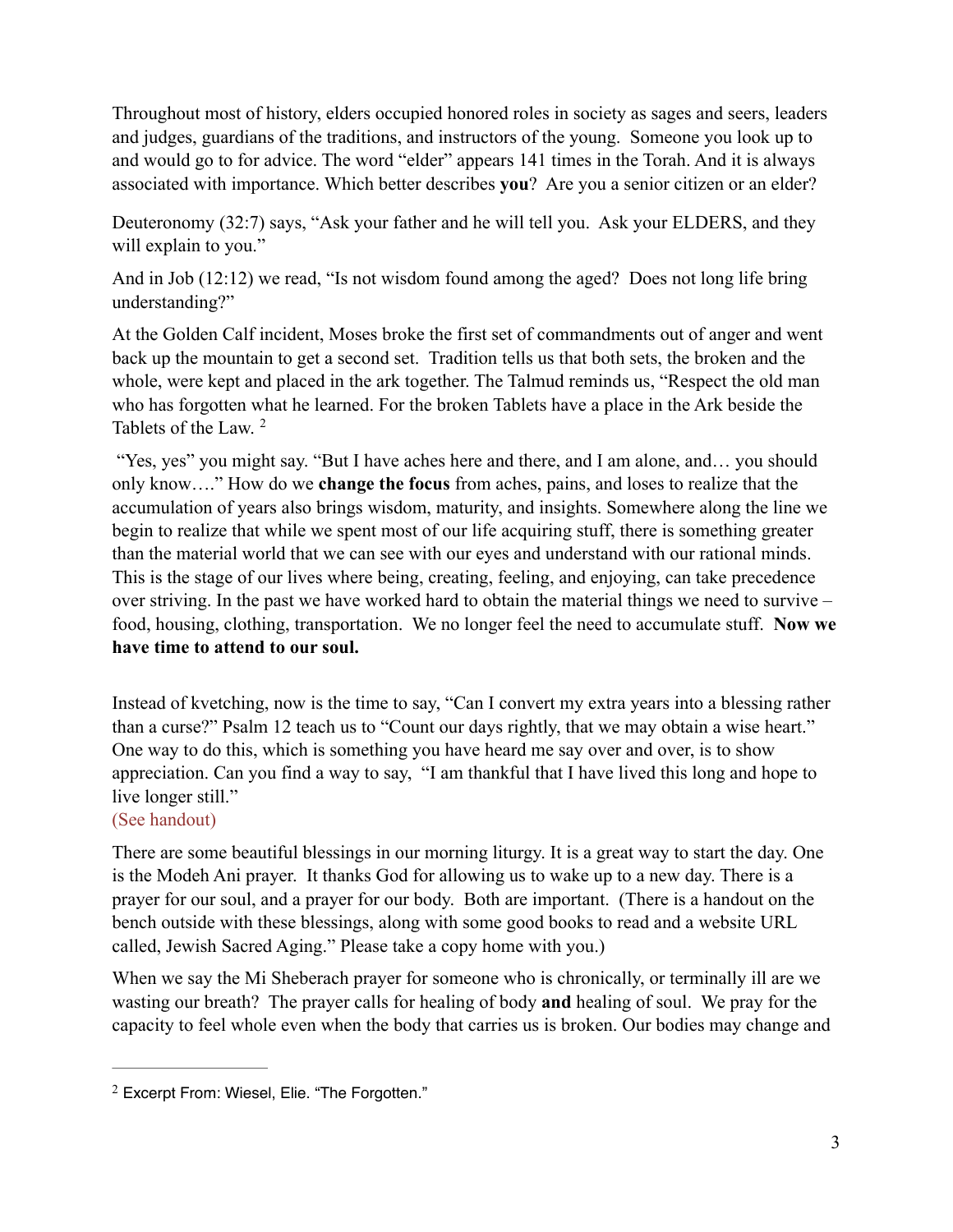face limits, but it enables our souls to become unbounded. To achieve spiritual growth we need to learn to **let go** of our own self-importance and surrender some part of our desire to be in control, so we can pay more attention to what our soul is telling us.

While we have been taught to take pride in our bodies, we have to remember that humans are ultimately worthy simply because we are beings created in the divine image. Slowing down is merely responding to the reality of physical limitations, but it is NOT a moral failure.

The Slonimer Rebbe teaches that every day offers each person a particular and unique piece of sacred learning. The opportunity for learning from this particular day will not return so we must be aware and alert to what we can learn each day.

Here is another way to look the sunset years of our lives. Our ancestors were farmers. Each Jewish holiday has an agricultural component to it. Passover celebrates the new planting season. Shavuot, the spring harvest, and Sukkot, the last harvest. We have spent our lives growing the crops of life. Now it is Sukkot, time to reap the benefits of our harvest. In his book, From Ageing to Sage-ing, Rabbi Zalman Schachter-Sholomi talks about aging as a time to "Harvest Life," a time to "bring one's earthly journey to a successful completion, enjoying the contributions one has made, and passing on a legacy to the future." How can you make the harvests of your life into something meaningful and durable?

One way we do this is by reviewing the stories of our past, deliberately mining the lessons contained in them. This is called a **Life Review**. Since time is stretchable, not linear, we can reframe and reshape it. We can reach back into the past and repair events and relationships that we perceive as failures or disappointments.

We do this by recontextualizing our past as part of our life review. This means looking back at a past event or relationship that caused us pain and seeing if we can put it in a different context, searching for ways to repair and heal those wounds. For example, can you think of an event in which you felt that a person wronged you, for which you are still angry today? Looking back on it now, with years of life experience in between can you put it better perspective? Did you learn something from that event that helped you in the future?

The art of life repair enables us to heal our psychic bruises as we re-envision our perceived failures into successes. We return to relive and reinterpret these past events as we reassure, bless, hold, and forgive ourselves by finding the hidden meanings or lessons within our more difficult experiences. Only then can we drop our huge baggage of complaints.

Be honest with yourself. Did you jump to conclusions in your youth that you have not reexamined in your maturity? Knowing what you know now, is it possible that you might come to a different conclusion. Even if you don't condone what happened, can you understand why the person might have done it? Was it a personal failing of theirs that was not meant to hurt you? No one in is perfect.

Are you able to say, "The facts were facts, but my conclusions back then were wrong."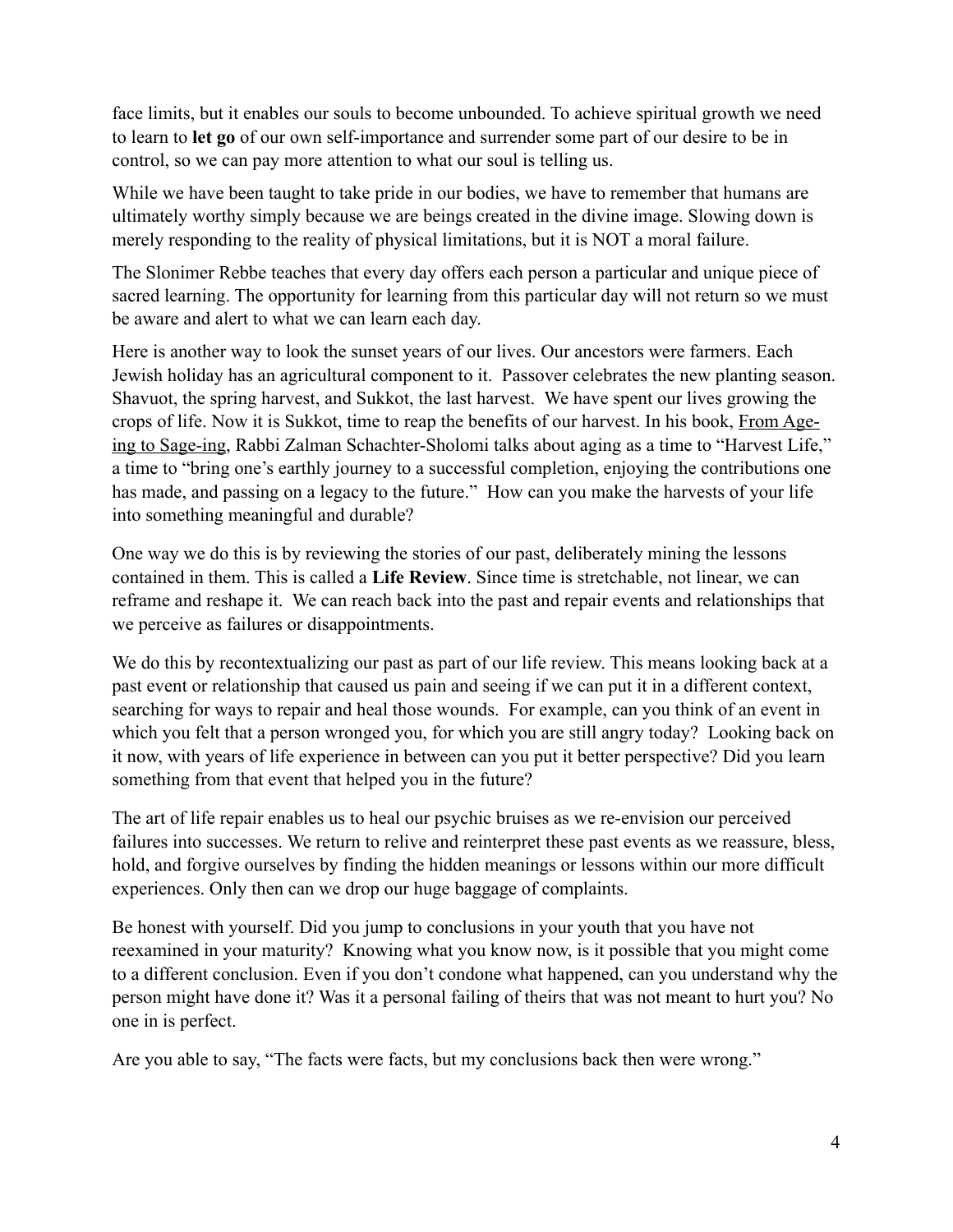Do you find this hard to do? Here is an exercise to try. It is called, "A Testimonial Dinner to my Severe Teachers."

First list all the people who wronged you in some way. Then, with the life experiences you now have, invite them back into your life, to a virtual "dinner." Then thank them and bless them for the unexpected good that resulted from the apparent injustice inflicted on you. Reach back with warmth and assurance from the present, let your elder self hold your unhealed younger self, trembling with anxiety. Then your elder self says with great compassion, "I bring you a message from your future. You're going to make it."

In harvesting our lived lives, try to suspend the normal ways in which you evaluate success or failure. Search for the deeper, sometimes more elusive patterns that may be operating beneath the surface of everyday events.

Life repair doesn't eliminate our pain; it helps us come to terms with it. If we meet our pains with courage and faith, we will emerge on the other side, with a renewed commitment to life. In this process we also forgive ourselves for the pain that we caused others.

Since time is stretchable, we can also turn the clock ahead and make an appointment with our more enlightened self in the future. To visit your future self, sit quietly, take a few deep, calming breaths, and then count slowly from your actual physiological age to 120, the biblical age that Moses reached, an age of completion and accomplished wisdom. Look into your inner Elder's compassionate eyes, feeling reassured about your progress so far. Ask for a word of guidance or a blessing for proceeding on your path."

Eternal God, give us the strength to review our lives with an open and forgiving heart, to gain new insights and understandings of the past, turning our failures into successes, to nurture our souls, and to embrace our future with the goal of working on "harvesting our lives" towards a meaningful and healed conclusion. Let us be able to say, "It is good to get old AND it is GOOD to BE old." Amen

Song: O, Guide My Steps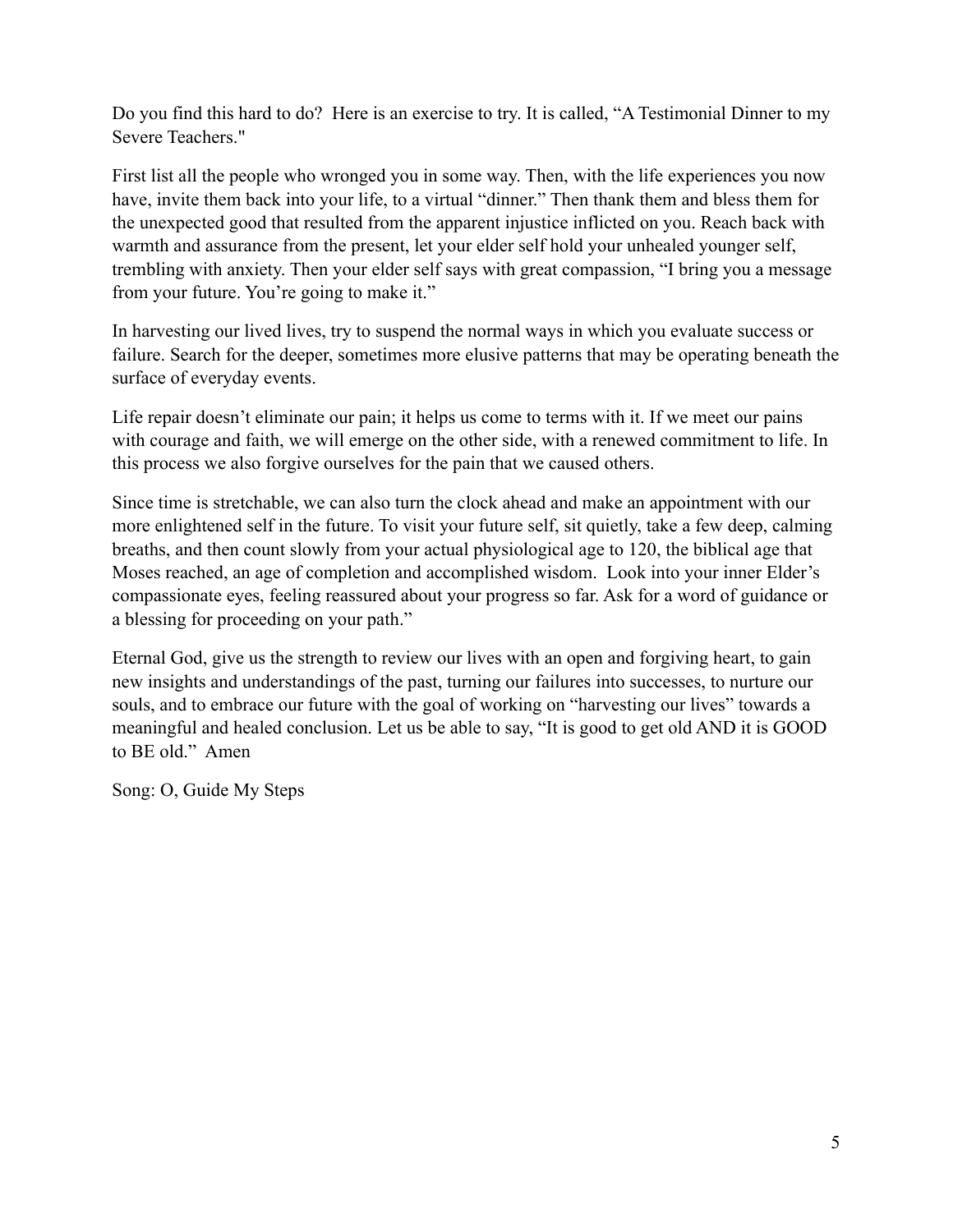#### **MORNING BLESSINGS**

### **APPRECIATION**

(I am thankful that I have lived this long.)

# מוֹדֵה/מוֹדֵה אֵנִי לְפַנֵיךְ, מֵלֵךְ חֵי וְקֵיֵם, שַׁהָחַזֵרְתָּ בִּי נִשְׁמַתִי בִּחֲמִלָּה רַבָּה אמונתד

Modeh/Modah (for a male/for a female) ani l'fanecha, Melech Chai V'Kayam, she-he-che-zar-ta bi nishmati b'chemlah rabah emunatecha.

I offer thanks to You, ever-living Sovereign, that you have restored my soul to me in mercy: How great is Your trust.

# **MY SOUL**

(I give thanks for the wonder and uniqueness of my soul.)

The soul that you have given me, O God, is a pure one. You have created and formed it, breathed it into me, and within me you sustain it. So long as I have breath, therefore I will give thanks to You, Eternal God and God of all ages, Master of all creation, God of every human spirit. Blessed is the Eternal, in whose hands are the souls of all the living and the spirits of all flesh.

# אַלֹהֵי נשמה שנּתַתְּ בִּי טְהוֹרָה הִיא.

E-lo-hai n'sha-mah she-na-ta-ta bi t'ho-rah hi.

# MY BODY

(I am grateful for the parts of my body which function properly even as I acknowledge those which do not.)

We praise You, Eternal God, Sovereign of the universe. With divine wisdom you have made our bodies, combining veins, arteries and vital organs into a finely balanced network. Were one of them to fail, O wondrous Maker and Sustainer of life - we would lack the strength to stand in life before You.

# בְּרוּךְ אַתָּה יְיָ רוֹפַא כָל בָּשֶׁר וּמַפְלִיא לַעֲשוֹת.

Ba-ruch A-tah A-do-nai, ro-feh chol ba-sar u-ma-fli la-a-sot.

Source of our health and strength, we give You thanks and praise.